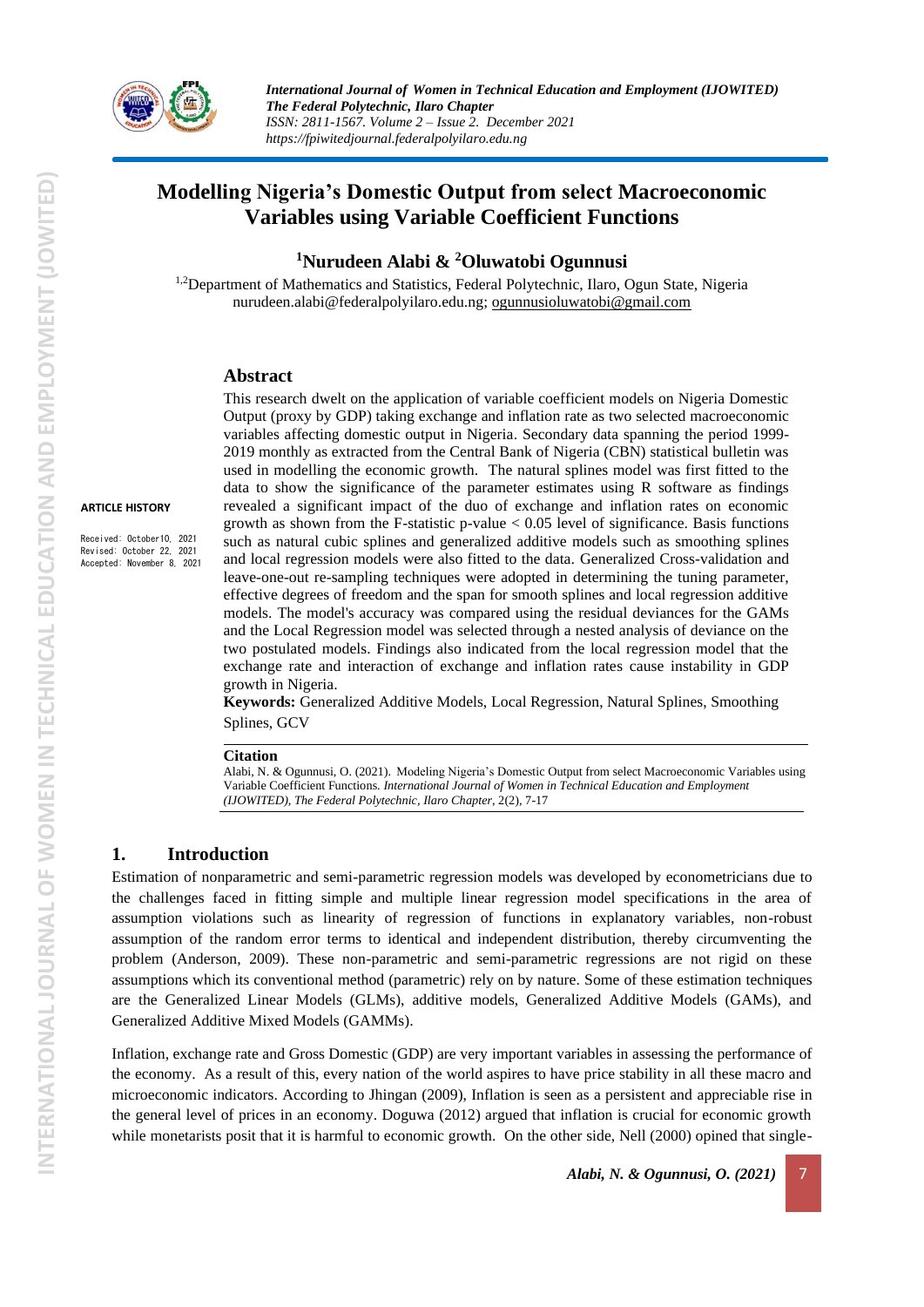

digit inflation may be beneficial; on the other hand, double-digit inflation imposes slower growth. Similarly, Michael (2013) reported that crude oil provided approximately 90 per cent of Nigeria's foreign exchange earnings, about 80% of federal revenue and contributes to the growth rate of Gross Domestic Product (GDP).

Haghiri et al. (2013) adopted the splines smoothing technique and tested the degree of separability among the predictors in the Canadian cable television industry (CATV) using unbalanced panel data spanning 1990-1996 as findings revealed that separability assumption was valid by either parametric or non-parametric methods. The trio of the inflation rate, exchange rate and economic growth are linked economic concepts which numbers of economists are making efforts to interpret their relationships. According to Phillips (1958), the explanations of these relationships can either be in the long term or short term. In the short term, there exists an inverse correlation between the response variable and each of the predictors. Based on this relation, when the exchange rate is on the high side, it triggers inflation. A few other authors who have written extensively on the theoretical properties as well as on the practical applications of variable coefficient models, highlighting their relative benefits are Friedman & Stuetzle (1982), Hastie & Tibshirani (1990), Nell (2002), Cleveland (1979) among others. Also, fewer authors who have written on the direction of inflation rates, exchange rates and economic growths are Mohseni, and Jouzary (2015), Abdulsalam and Abdullahi (2016) & Doguwa (2012).

These variable coefficient models are a very important methodology in the exploration of dynamic patterns in many scientific areas not limited to finance, economics, medicine, epidemiology among others, which thereby serves as a motivation for this study.

# **2. Materials and Methods**

In this section, the procedures for building variable coefficient models are discussed. Natural splines, smoothing splines and local regression models were adopted for this research. These estimation techniques were adopted due to their robustness to parametric assumptions as they were both non-parametric and semi-parametric. The models are fitted on the macroeconomic variables with the gross domestic product (GDP) being the dependent variables, exchange rate and inflation rate the independent covariates.

# **Model Specification**

In this paper, the gross domestic product (gdp) is a function of inflation rate (ir) and exchange rate (er). It is specified as

$$
gdp_i = f \left( \text{ir, er} \right) \tag{1}
$$

The functional relationship is specified thus:

**gd**p<sub>i</sub> =  $\beta_0$  +  $f_1$  (ir<sub>i</sub>) +  $f_2$  (er<sub>i</sub>) +  $\gamma_i$  (2)

Where

**ƒ<sup>1</sup>** and **ƒ2** are standardized smooth function and are estimated using very fast non-parametric Additive Backfitting Algorithm with Weights (ARBAW),  $\varepsilon_i$  represent the error terms is assumed to be distributed normally i.e.  $\varepsilon_i \sim N(0, \sigma^2)$ 

# **Natural Cubic Splines Model**

The natural cubic spline with  $K$  knots and  $K$  effective degrees of freedom, represented by  $K$  basis functions can be derived by forming cubic splines basis through the imposition of boundary constraints by the use of truncated power series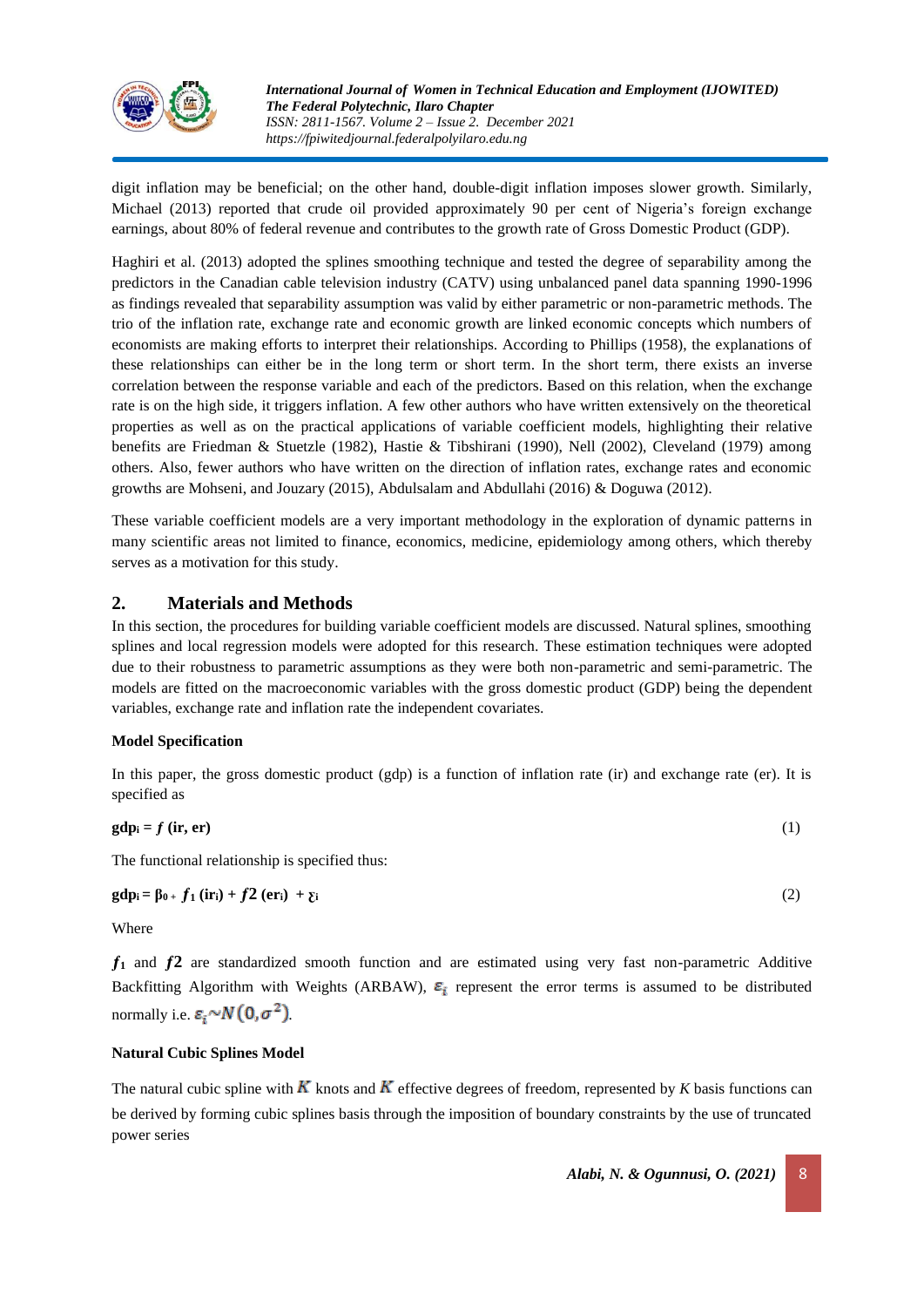

$$
f(x_i) = \beta_0 + \sum_{j=1}^{K+3} \beta_j b_j(x_i) + \varepsilon_i
$$
 (3)

Where  $b_1, b_2, b_3, \ldots, b_{K+3}$  are basic functions and the model parameters are estimated using any of the leastsquares methods. To fit the cubic spline in equation 4, we add a truncated power basis function to a cubic polynomial at each knot. The truncated power basis function is expressed as

$$
h(x,\xi) = (x - \xi)^3_{+} = \begin{cases} (x - \xi)^3 & x > \xi \\ 0 & otherwise \end{cases}
$$
 (4)

We estimate a least square regression with intercept and  $3 + K$  predictors of form *X*,  $X^2$ ,  $X^3$ ,  $h(X, \xi_1)$ ,  $h(X, \xi_2)$ , *h*(X, *ξ3*),………….., *h*(X, *ξk*), where *ξ1,………., ξ<sup>K</sup>* are the knots. James, Witten, Hastie & Tibshirani (2013) suggested that a natural spline include a further boundary constraint such that the function is linear at the region where X is smaller than the smallest knot or vice versa i.e.  $f^{-1}(x) = 0$  and  $f^{(3)}(x) = 0$  for  $x < \xi_k$  and

 $x > \xi_k$  which produces more stable estimates. The constraints are  $\beta_2 = \beta_3 = 0$ ,  $\sum \beta_k = 0$ ,  $\sum \xi_k \theta_k = 0$  $\sum_{k=1}^{\kappa} \theta_k = 0 \cdot \sum_{k=1} \xi_k \theta_k = 0$ *k*  $\sum_{k=1} \theta_k = 0 \, , \; \sum_{k=1} \xi_k \theta_k = 0 \, ,$  $\sum_{k=1} \xi_k \theta_k = 0$ *k*  $k=1$  $\xi_k \theta_k = 0$ 

where  $\theta_k$  are the coefficients of the truncated power basis function. The effective number of knots are chosen by cross-validation method such as leave-one-out which involves removing a certain portion of the data, we fit the natural spline with a certain number of knots in the remaining data. Then we predict the held-out data by using the fitted spline.

#### **Smoothing Natural Splines model**

Suppose we extend a multiple linear regression such as

$$
y_i = \beta_0 + \sum_{j=1}^p \beta_j x_{ij} + \varepsilon_i
$$
\n<sup>(5)</sup>

By replacing each  $\beta_j x_{ij}$  with a smooth and nonlinear function  $s_j x_{ij}$ , the model in equation 5 becomes

$$
y_i = \beta_0 + \sum_{j=1}^p s_j x_{ij} + \varepsilon_i
$$
\n<sup>(6)</sup>

The smoothing natural cubic spline is an approach involving fitting additive models using the backfitting algorithm with weights otherwise known as the ARBAW. This approach involves nonparametric smooth functions in equation 7, which are cubic smoothing splines. According to Alabi & Are (2017), the estimation technique of ARBAW has the advantage that each function of a GAM can be done using any of the smoothing and modelling techniques. Generally, smoothing is the result of the minimization of a penalized residual sum of squares (PRESS) subject to a smoothness penalty. The penalized residual sum of squares is expressed as

$$
PRESS = \sum_{t=1}^{T} (y_t - \beta_0 - \sum_{j=1}^{2} s_j (x_{jt})^2 + \sum_{j=1}^{2} \lambda_j \int g_j^{(i)}(t_j)^2 dt
$$
  
\n
$$
g(x_{jt}) = \beta_0 + \sum_{j=1}^{2} s_j (x_{jt})
$$
\n(8)

Where  $s_i$ ,  $j = 1$ , 2 are the smoothing functions on each regressor,  $\lambda_j$  is the tunning or smoothing parameters that control the level of shrinkage in each smooth function *s*j. These tuning parameters are chosen efficiently to prevent over flexibility when too low and over-smoothness if too high.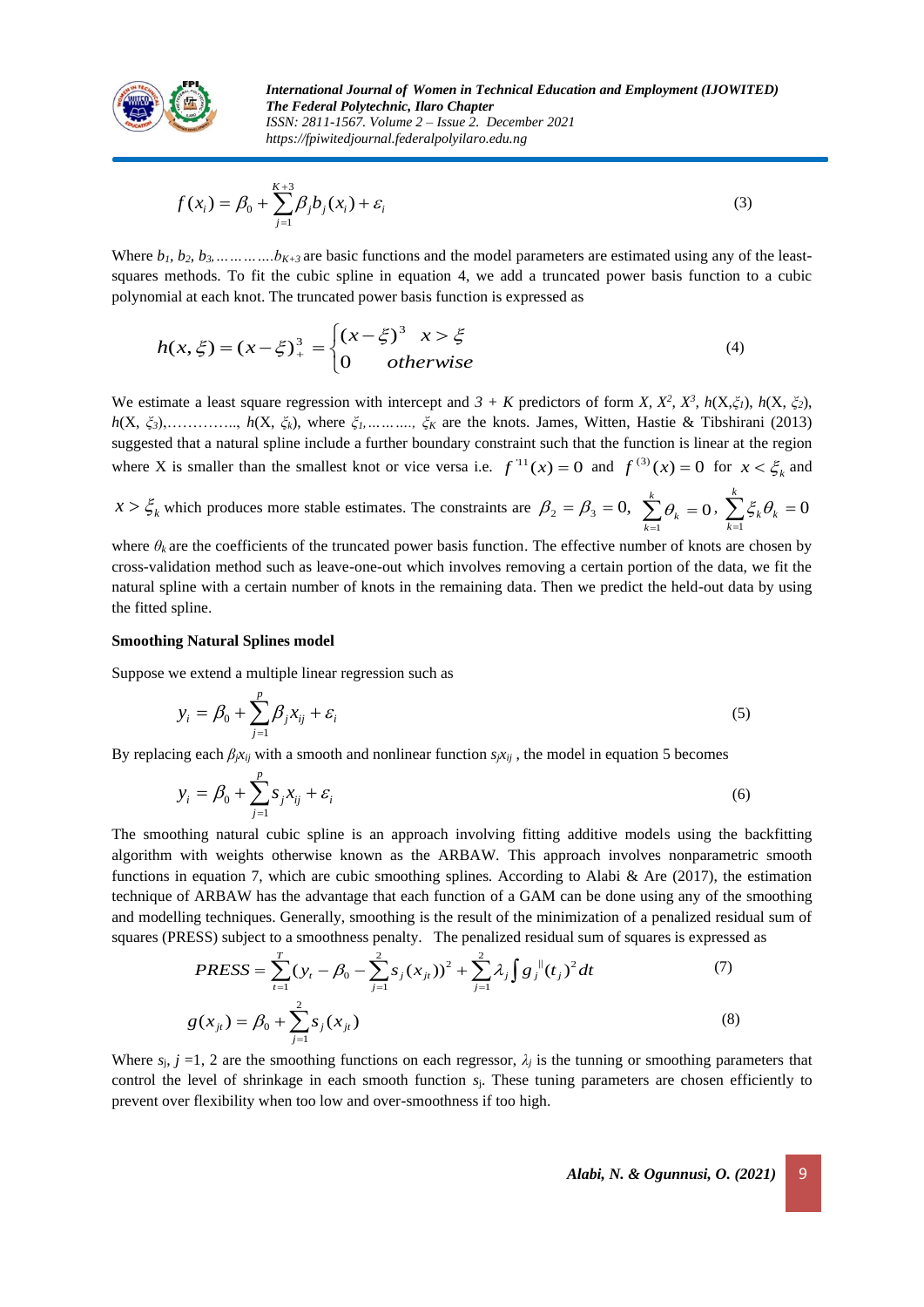

 $\sum_{i=1}^{2} \lambda_i \int g_i^{\parallel}(t_i)^2 dt$  is the smoothness penalty which is dependent on the tuning penalty  $\lambda_i$ . The tunning 1 *j*

parameter and corresponding effective degree of freedom are chosen using the generalized cross-validation resampling technique to further improve the accuracy of the smoothing spline model.

#### **Local Regression Model**

The local regression is the generalization of the combination of moving average and polynomial regression (Henderson, 1916; Schiaparelli, 1866, Cleveland, 1979; Katkovnik, 1979; Stone, 1977). The methods were developed for scatter plot smoothing known as Locally Estimated Scatter Plot Smoothing (LOESS) and Locally Weighted Scatter Plot Smoothing (LOWESS). It is a memory-based procedure that combines multiple regression models in a k-nearest-neighbour approach. It is quite different from the earlier discussed flexible nonlinear functions. The fundamental principle of the model is that given a low degree polynomial in the neighbourhood (with span  $\beta = k/n$ ) of any target point  $x_0$ , the smooth function can be well approximated as given by the local linear approximation:

$$
\psi(x_i) \approx a_o + a_i(x_i - x_0) \qquad x_0 - h \le x_i \le x_0 + h \tag{9}
$$

A local quadratic approximation is

$$
\psi(x) \approx a_o + a_i(x_i - x_0) + \frac{a_2}{2}(x_i - x_0)^2
$$
\n(10)

The coefficient estimates  $\hat{a}_{\rho}$ ,  $\hat{a}_i$  are chosen to minimize

$$
\sum_{i=1}^{n} W(\frac{x_i - x}{h})(y_i - (a_o + a_i(x_i - x_0))^2)
$$
\n(11)

The local linear regression estimate is defined as

$$
\hat{\psi}(x_i) = \hat{a}_o \tag{12}
$$

Each weighted least squares problem defines  $\hat{\psi}(x)$  at one point  $x_0$ , the smoothing weights

$$
W(\frac{x_i - x_0}{h})
$$

changes when  $x_0$  change, and so the estimates  $\hat{a}_o$  *and*  $\hat{a}_i$  change. Since (11) is a weighted least squares problem, the coefficient estimates can be obtained by solving the normal equations (13).

$$
X^T W \left[ Y - X \left( \frac{\hat{a}_o}{\hat{a}_1} \right) \right] = 0 \tag{13}
$$

Where X is the design matrix

$$
X = \begin{bmatrix} 1 & X_1 - X \\ 1 & X_n - X \end{bmatrix}
$$

For local linear regression, *W* is a diagonal matrix with entries

$$
W(\frac{x_i - x_0}{h})
$$
 and 
$$
Y = (Y_1 ... Y_n)^T.
$$

When  $X^T W X$  is invertible, parameter  $\hat{a}_0$  and  $\hat{a}_1$  has the explicit representation

*Alabi, N. & Ogunnusi, O. (2021)* 10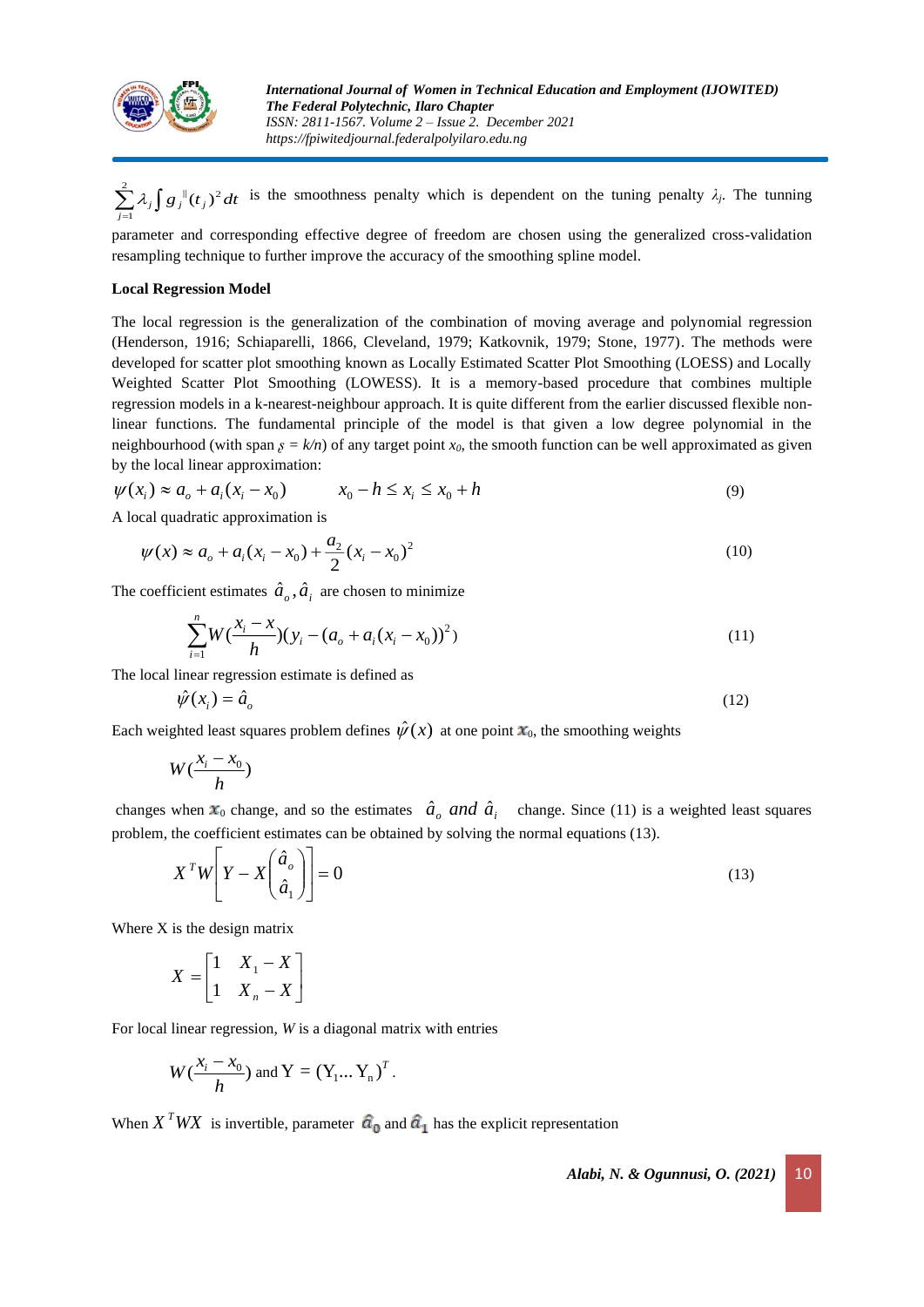

$$
\begin{pmatrix} \hat{a}_o \\ \hat{a}_1 \end{pmatrix} = \left( X^T W X \right)^{-1} X^T W Y \tag{14}
$$

This shows that the local regression estimate is linear, as defined by

$$
\psi(x_i) = \sum_{i=1}^n l_i(x) Y_i
$$

where the coefficients  $l_i(x)$  are given by

$$
l(x) = (l_1(x)...l_n(x)) = e_1^T (X^T W X)^{-1} X^T W
$$
\n(15)

where  $e_1^T$  is the unit vector. For higher-order fits, additional columns can be added to the design matrix and vector  $e_1^T$ . Just as in smoothing splines where the tuning parameter controls the flexibility and level of shrinkage, span *s* is the most important choice in local regression. It plays a role similar to the tuning parameter because the smaller the value of  $\beta$ , the more local and curvy will the fitted local regression model appear and vice versa. Hence, the value of  $\beta$  is the first choice to be determined in the local regression. For a more efficient span selection, a cross-validation technique such as the leave-one-out (LOOCV) approach is recommended.

# **3. Results and Discussion**

Monthly data between January 1991 to December 2019 of the Central Bank of Nigeria (CBN) reports on Exchange Rates and Inflation Rates and Gross Domestic Products are analyzed in the study.

**Table 1:** Descriptive Statistics

| Variables                         | Mean      | SD       | Min   | Max      |
|-----------------------------------|-----------|----------|-------|----------|
| $GDP(Y)$ (in Billion)             | 9.510.024 | 11583221 | 43180 | 35230608 |
| Exchange Rate $X_1$               | 106.70    | 43.99392 | 10.87 | 180.63   |
| Inflation Rate $X_2(in %)$        | 11.6      | 4.042887 | 0.9   | 19.4     |
| Values expressed in Rillian Naira |           |          |       |          |

*expressed in Billion Naira* 

Table 1 showed the descriptive statistics of the analyzed macroeconomic variables and GDP. Analysis indicated the mean value, standard deviation, maximum and maximum for each response and predictor variables over time, recorded on monthly basis.



Figure 1: Scatterplot on gross domestic products (GDP) and exchange rate



Figure 2: Scatterplot on gross domestic products (GDP) and inflation rate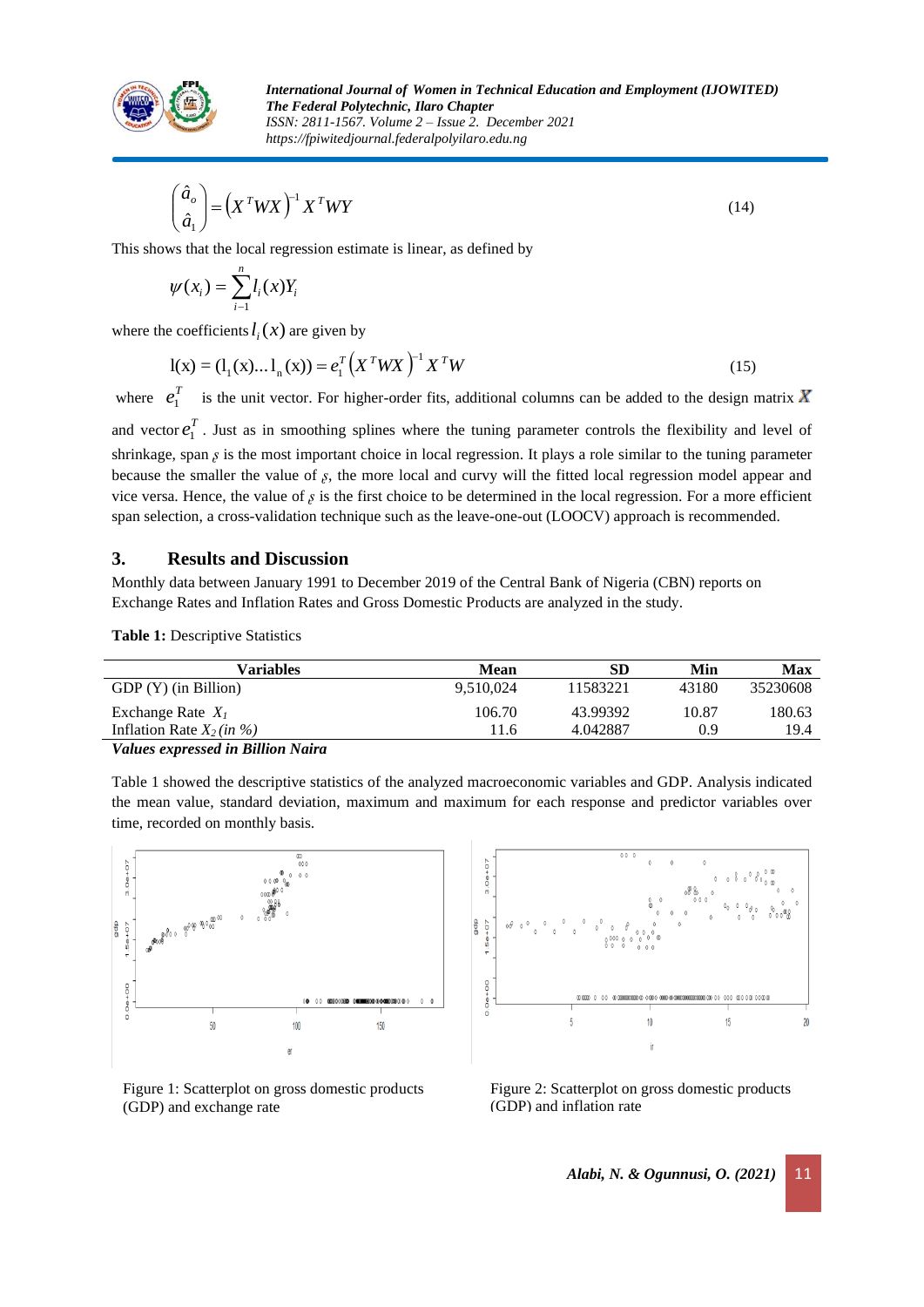

**Figures** 1 and 2 indicated some patterns of non-linearity in the relationship pattern of the response to the set of predictors. As a result of this, smoothing the variables using various smoothing methods to determine the best model that fits the economic growth data well call for serious attention. The natural splines model was first identified to know the behaviour of the estimates in terms of prediction. The interpolated result can be evidenced in **Table** 2.

### **Natural Splines model (NSM) on Nigeria Gross Domestic Products**

| <b>Variables</b>   | <b>Estimates</b> | <b>Standard Error</b>                                           | t-value   | Pr(> t )       |
|--------------------|------------------|-----------------------------------------------------------------|-----------|----------------|
| Intercept          | 17.3897          | 0.5970                                                          | 29.130    | $2e-16$ ***    |
| ns(log(er), 4)1    | $-6.3173$        | 0.7992                                                          | $-7.904$  | 63e-14 ***     |
| ns(log(er), 4)2    | $-13.1232$       | 0.8385                                                          | $-15.650$ | $< 2e-16$ ***  |
| ns(log(er), 4)3    | $-12.5508$       | 1.6203                                                          | $-7.746$  | $2.63e-13$ *** |
| ns(log(er), 4)4    | $-10.7600$       | 0.9592                                                          | $-11.218$ | $< 2e-16$ ***  |
| ns(ir, 5)1         | $-7.0345$        | 1.4666                                                          | $-4.796$  | 2.83e-06 ***   |
| ns(ir, 5)2         | $-10.0929$       | 1.9842                                                          | $-5.087$  | 7.33e-07 ***   |
| ns(ir, 5)3         | $-10.9623$       | 2.3546                                                          | $-4.656$  | 5.33e-06 ***   |
| ns(ir, 5)4         | $-20.6443$       | 3.6249                                                          | $-5.695$  | 3.57e-08 ***   |
| ns(ir, 5)5         | $-13.5231$       | 2.7907                                                          | -4.846    | $2.26e-06$ *** |
| log(er):           | 0.2432           | 0.0418                                                          | 5.818     | $1.89e-08$ *** |
| $DIICE = 0.7900$ . | $P^2 = 0.0270$   | $\lambda$ d: $D^2 = 0.0240$ , Estatistic = 210, n uglus = 0.000 |           |                |

**Table 2:** Parameter estimates of Natural Splines (ns) model

*RMSE = 0.7899; R<sup>2</sup> = 0.9279; Adj R<sup>2</sup> = 0.9249; F-statistic = 310; p-value = 0.000*

The minimizers of suitable measures of roughness using 4 and 5 for exchange rate and inflation rate respectively showed that the coefficients are statistically significant. However, the interaction effects posed a positive contribution to economic growth while other coefficients posed a negative influence. It can also be evidenced from the R-squared value of 0.9279 that GDP have 92.79% variance in prediction when "er" and "ir" are taken into consideration. The adjusted  $R^2$  of 0.7899 indicated the percentage variance that can be explained by the response variable when other variables are added to the model. The lower RMSE of 0.7899 might find the model as sufficient among several unfitted models of smoothing splines and local regression techniques with special consideration for semi-parametric and non-parametric methods.



Figure 2a: Natural Splines plots showing relationships between gross domestic products and exchange rate

*Figure 2b: Natural Splines plots showing relationships between gross domestic products and exchange rate*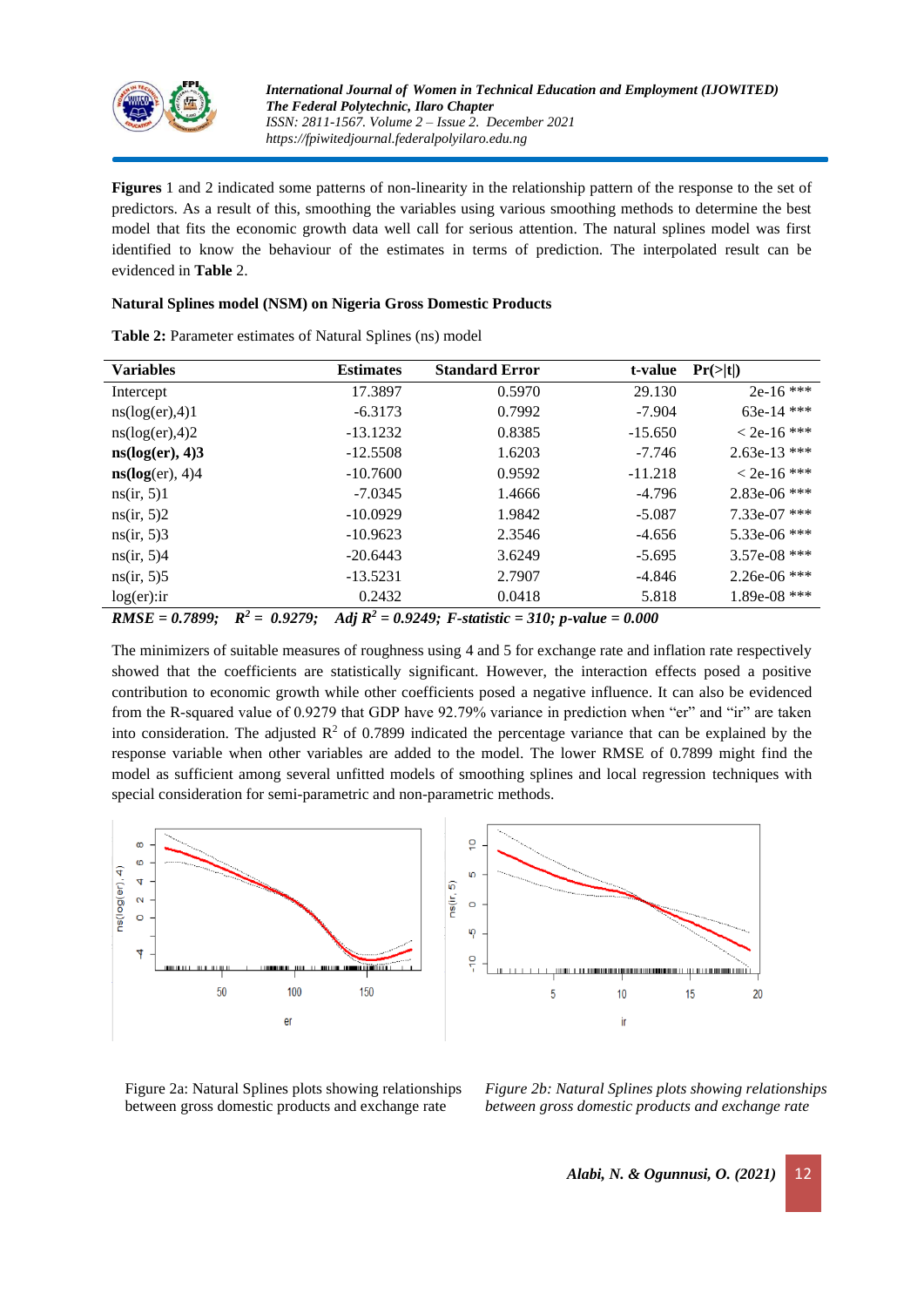

Each plot of the natural splines model in Figures 2a and 2b displays the relationship between  $X_i$  versus Y holding the remaining predictor constant in the model. Also, each plot shows the fitted function and 2 times standard errors with natural splines of 4 and 5 respectively.

# **Smoothing Splines Model (SSM) on Nigeria Gross Domestic Products**

**Table 3:** Optimal Smoothing Splines

| <b>Variables</b>                   | <b>GCV</b>    | Smoothing parameter Tuning Parameter $(\lambda)$ EDF |          |
|------------------------------------|---------------|------------------------------------------------------|----------|
| Exchange Rate (er) $0.0090$ 1.0957 |               | $2.044 \times 10^{-6}$                               | 16.90956 |
| Inflation Rate (ir)                | 4.5235 0.9389 | $1.5046 \times 10^{-7}$                              | 28.07348 |

The generalized Cross-Validation (GCV) technique was used to confirm the optimal tuning (smoothing) parameter. Predictor variables of Exchange Rate (ER) and Inflation Rate (IR) converge after 14 and 11 iterations respectively with an equivalent degree of freedom (df) of 16.910 and 28.073. The smoothing parameters controlling the tradeoff between goodness-of-fit and smoothness of the model in equation (15) were estimated as  $\lambda = 2.044 \times 10^{-6}$  and  $\lambda = 1.5046 \times 10^{-7}$ 

**Table 4:** ANOVA of semi-parametric effects in smoothing splines model

| <b>Effect</b>           | df    | SS     | MS     | f-value  | p-value                 |
|-------------------------|-------|--------|--------|----------|-------------------------|
| $s(log(er), df=1.0957)$ |       | 932.36 | 932.36 | 312.9976 | $0.0000$ <sup>***</sup> |
| $s$ (ir, df=0.9389)     |       | 311.44 | 311.44 | 104.5520 | $0.0000$ <sup>***</sup> |
| $log(er):$ ir           |       | 16.32  | 16.32  | 5.4794   | $0.02004*$              |
| <b>Residuals</b>        | 247.9 | 738.46 | 2.98   |          |                         |

**Table 5** ANOVA of non-parametric effects in smoothing splines model

| <b>Effect</b>      | Non-parametric df | <b>Non-parametric F-value</b> | <b>P-value</b> |
|--------------------|-------------------|-------------------------------|----------------|
| s(log(er), 1.0957) | 0.1               | 251.76                        | $0.00000***$   |
| s(ir, 0.9389)      | $0.0\,$           | $-356.3$                      |                |

*\*\*\* represents statistically significant at 1%; \* represents statistically significant at 5%*

**Null Deviance:** 2084.432 on 251 df; **Residual Deviance:** 738.4631 on 247.9043 df

**AIC**: 996.2722 *reject the null hypothesis of linearity*

 $E(gdp|er,ir) = 20.3950 - 2.2008(er)<sub>i</sub> + 0.8754(ir)<sub>i</sub>$ 

Table 4 and Table 5 show the analysis of variance of semi-parametric and non-parametric effects of the covariate in the smoothing splines model of equation 4.1 respectively. Analysis of the effects of the individual smooth splines models indicates that the semi-parametric and non-parametric effects of the predictors are all statistically significant at a 1% level except for the interaction of the predictors (covariates) having a 5% level of significance. The null model which estimates one parameter for the data set has deviance of 2084.432. The deviance as evidenced from the residual deviance was about 738.463 with 247.904 degrees of freedom, one for the intercept and the remaining for the two predictors. This reduction was achieved with a probability of 0.000. The p-values under the non-parametric ANOVA correspond to the null hypothesis of linearity versus the

(16)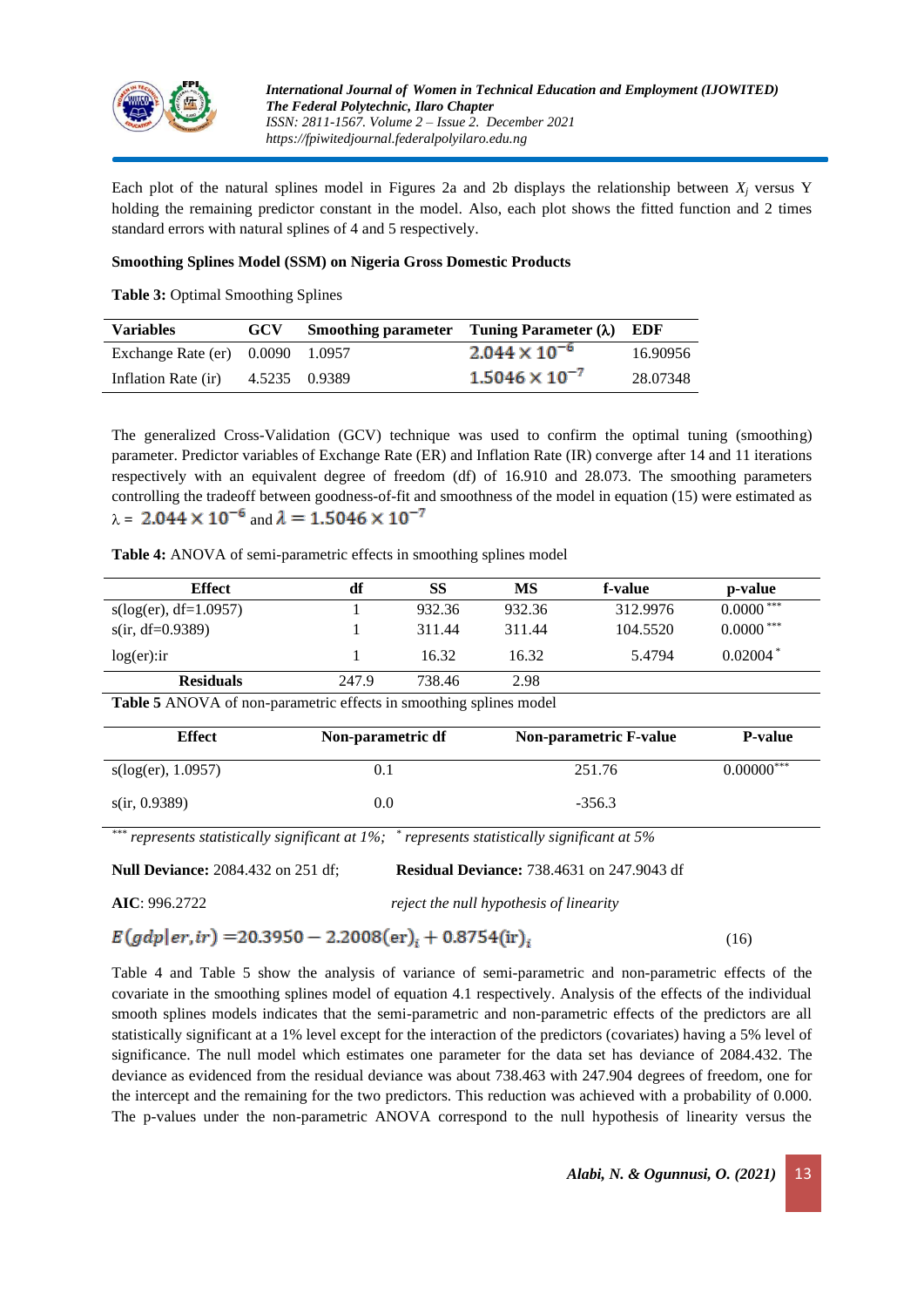

alternative of non-linear relationship. Extremely low p-values for all the smoothing functions indicate non-linear functions are sufficient for all the terms in the model in equation 1.4.



Figure 3a: *Smooth spline plots of the relationships between Exchange Rate and the gross domestic products (GDP) in the fitted model*



Figure 3b: *Smooth spline plots of the relationships between Inflation Rate and the gross domestic products (GDP) in the fitted model*

In Figures 3a and 3b, the response variable GDP is expressed in terms of mean deviation, thus each smooth function  $f_i$  is centred and represents how GDP changes relative to its mean with unit changes in the predictors.

Hence, the zero value on the response axis is the mean of GDP. It can be evidenced from figure 3a that keeping the inflation rate fixed, GDP remains unstable for every unit increase in the value of the exchange rate. However, figure 3b showing the effect of inflation rate on economic growth (GDP) indicates that the response variable (GDP) continues to rise for every increase in the inflation rate.



**Figure 4:** Prediction plots of Smoothing Splines Model without interaction

Prediction plots of figure 4 indicated no compelling evidence that GAM with interaction effect is better than a GAM that does not include interaction effect as the predicted plots showed almost nil variations.

| <b>Table 6:</b> ANOVA of semi-parametric effects in the local regression model |        |         |        |                |             |  |
|--------------------------------------------------------------------------------|--------|---------|--------|----------------|-------------|--|
| <b>Effect</b>                                                                  | df     | SS      | MS     | <b>F-value</b> | p-value     |  |
| $lo(log(er), ir, span = 0.7)$                                                  | ∠      | 1253.05 | 626.52 | 428.6288       | $0.0000***$ |  |
| $log(er):$ ir                                                                  |        | 2.65    | 2.65   | 2.8126         | 0.1795      |  |
| <b>Residuals</b>                                                               | 237.03 | 346.47  | 1.46   |                |             |  |

**The Local Regression Model (LRM) on Nigeria Gross Domestic Product**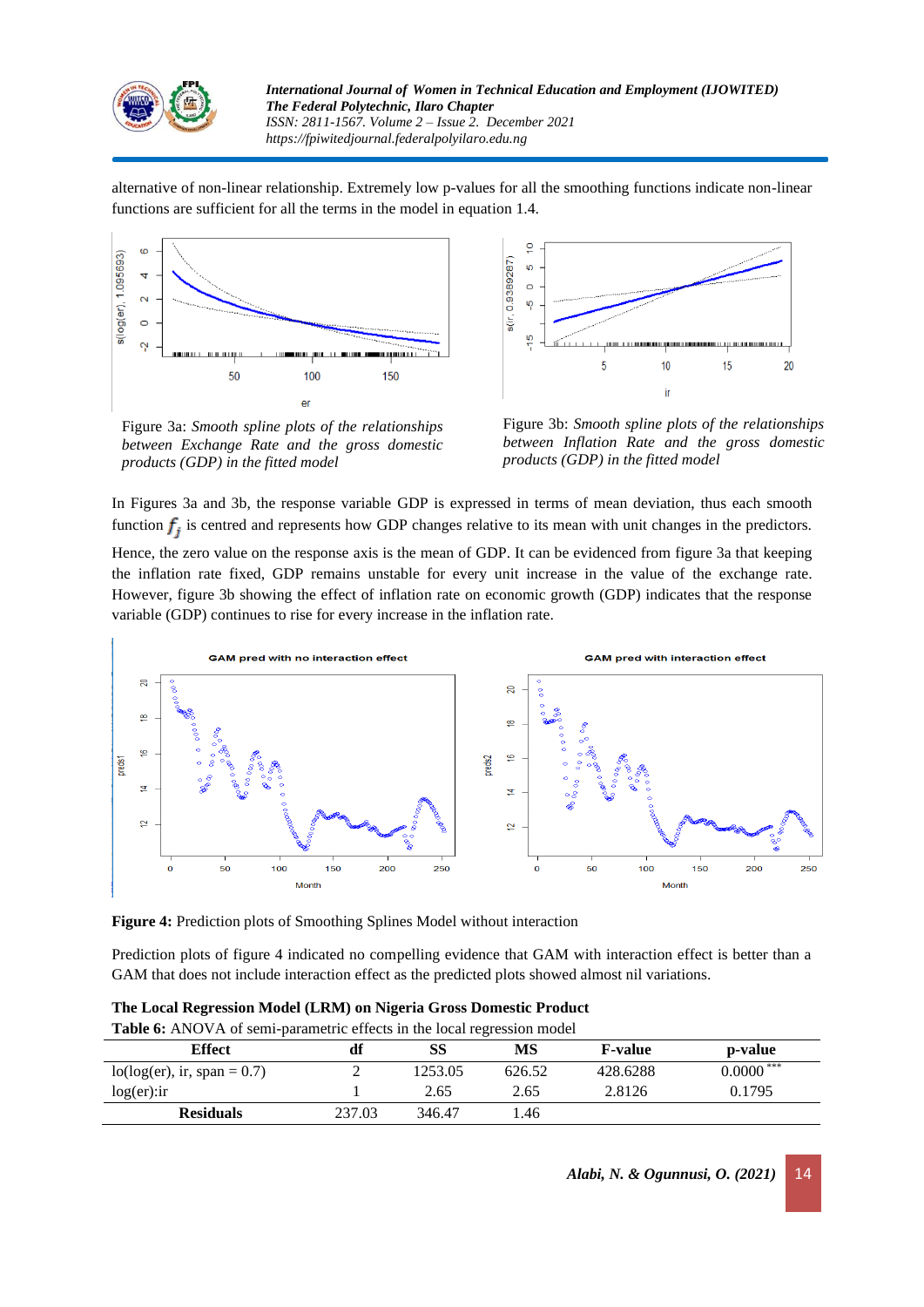

| <b>Effect</b>                                         | Non-parametric df | <b>Non-parametric F-value</b>                     | <b>P-value</b> |
|-------------------------------------------------------|-------------------|---------------------------------------------------|----------------|
| $lo(log(er), ir, span = 0.7)$                         |                   | 28.935                                            | $0.0000***$    |
| log(er):                                              |                   |                                                   |                |
| **<br>represents statistically significant at $1\%$ ; |                   | represents statistically significant at 5%        |                |
| <b>Null Deviance:</b> 2084.432 on 251 df;             |                   | <b>Residual Deviance:</b> 346.4716 on 237.0348 df |                |

**Table 7:** ANOVA of non-parametric effects in the local regression model

**AIC**: 827.305 *reject the null hypothesis of linearity*

The linear form was assumed for the functions and calculated the span *h* using the efficient cross-validation approach. Span selection was done by employing the expensive leave-one-out cross-validation of the deviance or residual sum of squares to obtain an unbiased approximation of the Kullback-Liebler distance. This method selected a span of 0.7 for the local regression functions on the exchange rate and inflation rate. The lower the value of *h,* the smoother the curve. Also, smaller values of *h* imply that the curve is more flexible and "*local*" which reduces the model bias, at the same time minimizing the variance proportionately. The local regression fit on *GDP* results in equation 16 below with the resultant local plots shown in figure 5.

# $E(gdp|er,ir,er * ir) = 23.5309 - 2.9384(er)<sub>i</sub> + 0.5297(ir)<sub>i</sub> - 0.0534(er * ir)$  (16)

Table 7 shows that the local function on the exchange rate and inflation rate has a significant non-parametric and non-linear effect in the gross domestic products model of equation 4.2. at 1% level of significance. Reduced deviance from 2084.432 to 346.4716 with 237.0348 degrees of freedom was achieved on this model. Similar to the smooth spline model, the deviance test on the local regression model gives a maximum Chisquare  $p$ -value = 0.00 indicating no evidence of lack of fit.

**Table 8:**Analysis of Deviance on Postulated Models

| Model                    | Residual df | <b>Residual Deviance</b> | <b>Deviance</b> | $Pr( >Chi-square)$ | AIC     |
|--------------------------|-------------|--------------------------|-----------------|--------------------|---------|
| <b>Smoothing Splines</b> | 247.900     | 738.460                  | 2084.432        | $0.000^{***}$      | 996.272 |
| Local Regression         | 237.030     | 553.247                  | 2084.432        | $0.000^{***}$      | 827.305 |

*\*\*\* Indicate model is superior to the previous model at 1 per cent level of significance.*

Deviance analysis in table 8 above shows the residual degrees of freedom, residual deviance, model deviance and the chi-square *p*-value of achieving lower deviance for each of the postulated models. This analysis indicates that local regression is better than the smoothing splines model due to its lower residual deviance of 553.2472. Hence, the local regression model of the generalized additive models provides the best estimates for the actual gross domestic products values during the period under study as shown in Figure 5.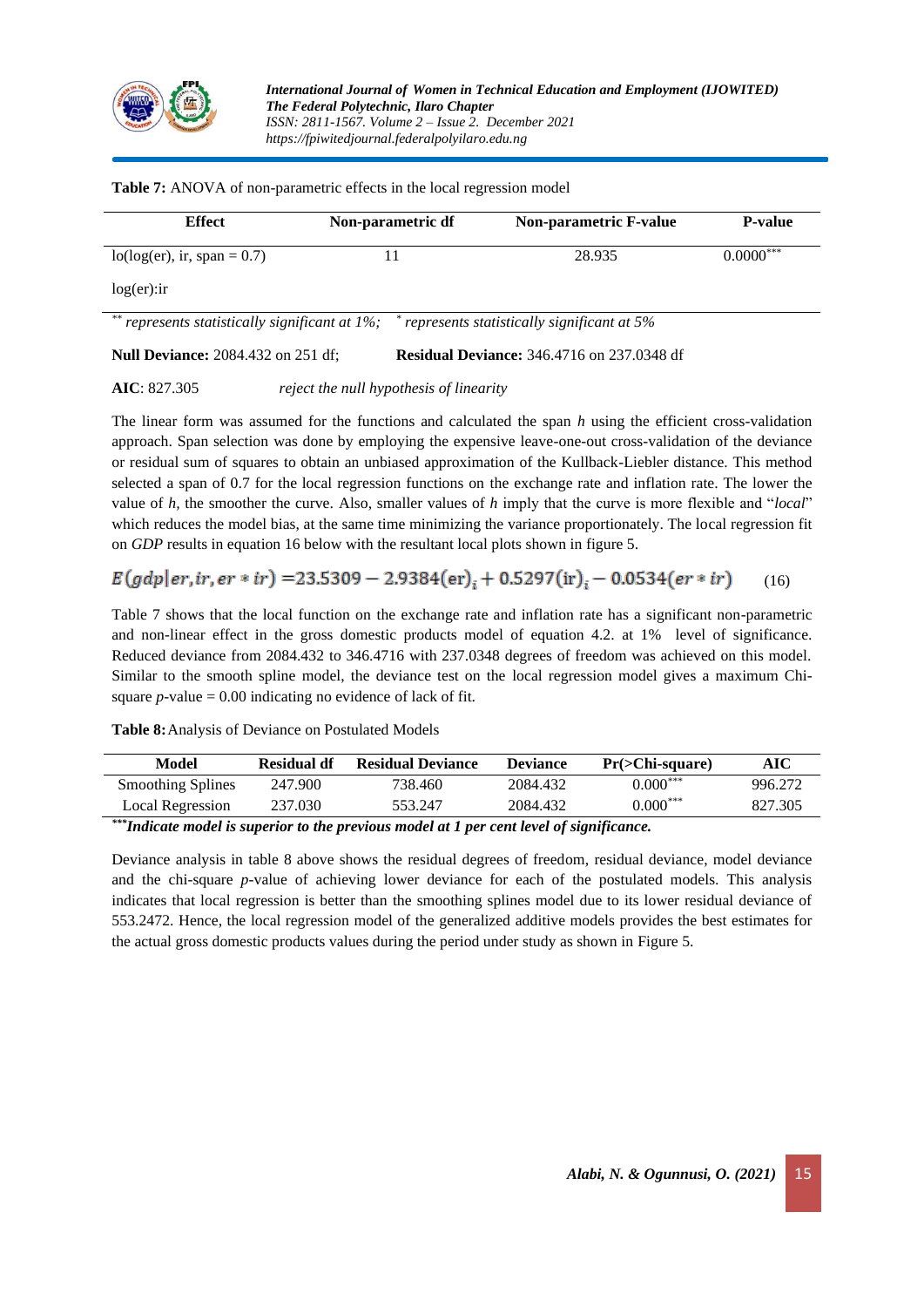



Figure 5: Local regression fit for predicting GDP from the exchange rate and inflation rate.

# **4. Conclusion**

The study examines the impact of exchange rate and inflation rate on GDP using varying coefficient models methodology. In achieving the main objective of this paper, Natural Splines, Gaussian Generalized Additive Models (GAMs) and Local Regression models were applied to data on the inflation rate and exchange rate. These varying coefficient models were applied to data on economic growth. Based on the empirical applications, each of the varying coefficient models provides a much better fit as shown in the lower AICs and lower deviances as exchange rate and inflation rate jointly impact economic growth, but variables of exchange rate and interaction of both exchange and inflation rates cause instability in the prediction of economic growth due to its negative direction which was not found within the a priori expectations. More so, the local regression model was found to be more efficient compared to the generalized additive model as evidenced from their respective deviances. The essence of adopting the respective models is to extend nonparametric and semiparametric regression to more than one predictor, thereby circumventing the cause of dimensionality. Another merit of the GAM methodology used in the research is that nonlinearities in predictors and interactions among predictors are non-parametrically taken into account. Although, the Generalized Additive Models are not without limitations. The computational algorithms are complex, and interpretations can be difficult as it is biased but efficient due to the inclusion of tuning parameter in estimating the predictors' coefficients. These models are useful mainly when simple models for the linear predictor provide an inadequate fit for the data.

# **References**

- Abdulsalam, S.A. & Abdullahi, B. (2016). Impact of Unemployment and Inflation on Economic growth in Nigeria. *International Journal of Business and Economic science and Applied Research,* 9{1), 47-55
- Alabi, N.O. & Are, S.O. (2017). Smoothing non-stationary noise of the Nigerian Stock Exchange All-Share-Index data using variable coefficient functions. *Mathematical Theory and Modeling,* 7(7), 34-45.
- Aminu, U. & Donga, D (2014). An Empirical Investigation into the Effect of Unemployment and Inflation on Economic Growth in Nigeria. *Interdisciplinary Journal of Research in Business*, 2(12), 01-14.
- Bakare, A.S (2012). Stabilization policy, unemployment cries and economic growth in Nigeria. *Universal journal of management and social sciences,* (2) 4.
- Balami, D.H., (2006). Macroeconomic Theory and Practice, Salawe prints, Off Leventies, Wulari, Maiduguri.
- Black J. (2002). *Oxford Dictionary of Economics Second Edition*, Oxford University Press Inc. New York.
- Chinedu I. O. (2015). Does Unemployment Significantly Impact on Economic Growth in Nigeria?. *Global Journal of Human-Social Science Research*, *15*(8), 22-26.